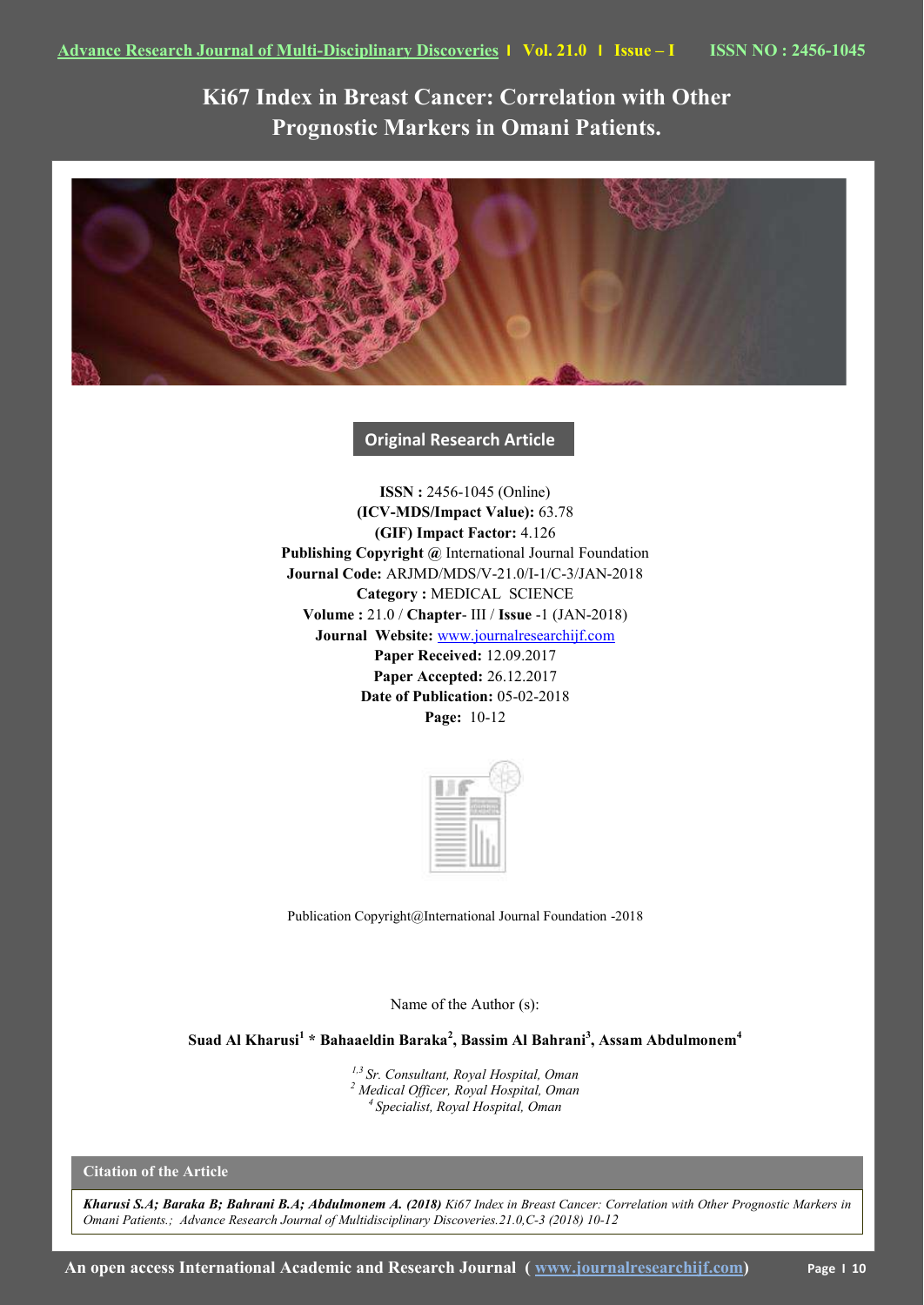#### **I. AIM**

Our aim was to evaluate the routine use and value of Ki-67 as a prognostic marker, and to analyze the associations between Ki-67 and common histopathological parameters in the routine clinical setting.

### **II. METHODS**

The data of Omani women diagnosed with breast cancer in our institute from January 2015 to December 2016 was retrospectively collected from the electronic patient's file, and analyzed using Microsoft Excell Sheet. Data included patient's demographics, tumor characteristics and Ki-67 values. Cut off of 15% and below was taken as low Ki-67 values. The clinicopathological parameters was correlated with Ki-67 value.

## **III. RESULTS**

Among 166 patients included in the study, mean age of the patients was 49 years (26-83). Mean Ki67 index was 34.6 % (1-90). Detailed tumor characteristics with mean Ki67 index are presented in **Table 1**.

| <b>Patients characteristics</b> | No. | $\frac{0}{0}$ | <b>Mean</b> | Min-Max  |
|---------------------------------|-----|---------------|-------------|----------|
| Age                             |     |               | 49          | 26-83    |
| $\leq 40$                       | 53  | 32 %          |             |          |
| >40                             | 113 | 68%           |             |          |
| Tumor type                      |     |               |             |          |
| <b>IDC</b>                      | 152 | 91.5%         |             |          |
| Others                          | 14  | 8.5%          |             |          |
| Stage                           | 166 |               |             | $I-IV$   |
| $\rm I$                         | 21  | 12.6 %        |             |          |
| $\rm II$                        | 61  | 36.7%         |             |          |
| $\rm III$                       | 65  | 39 %          |             |          |
| IV                              | 19  | 11.4 $%$      |             |          |
| $\rm ER$                        |     |               |             |          |
| positive                        | 110 | 66.2%         |             |          |
| negative                        | 56  | 33.8%         |             |          |
| PR                              |     |               |             |          |
| positive                        | 94  | 56.6%         |             |          |
| negative                        | 72  | 43.4 %        |             |          |
| $Her-2$                         |     |               |             |          |
| positive                        | 62  | 37.3 %        |             |          |
| negative                        | 104 | 62.7%         |             |          |
| Ki-67                           | 166 |               | 34.6        | $1 - 90$ |
| $\leq 15$                       | 47  | 28.4%         | 8.9         | $1 - 15$ |
| $>15$                           | 119 | 71.6%         | 44.8        | 16-90    |

### **Table 1. Patients characteristics (n=166).**

Infiltrating ductal carcinoma was the most common histological subtype, comprising 152/166 cases (91.5 %), followed by infiltrating lobular carcinoma accounting for 8/166 cases (4.8%). Majority of the tumors were in the range of 2-5cm (pT2)  $(46.3\%).$ 

Among 166 cases, 58/166 cases (~35%) were lymph node negative, while 108 cases (65 %) were lymph node positive (N1-N3).

Grade II tumors were most common accounting for 105/166 cases (63.2%).

ER, PR, HER2neu positivity was noted in 110 cases (66.2 %), 94 cases (56.6%) and 62 cases (37.3 %) respectively.